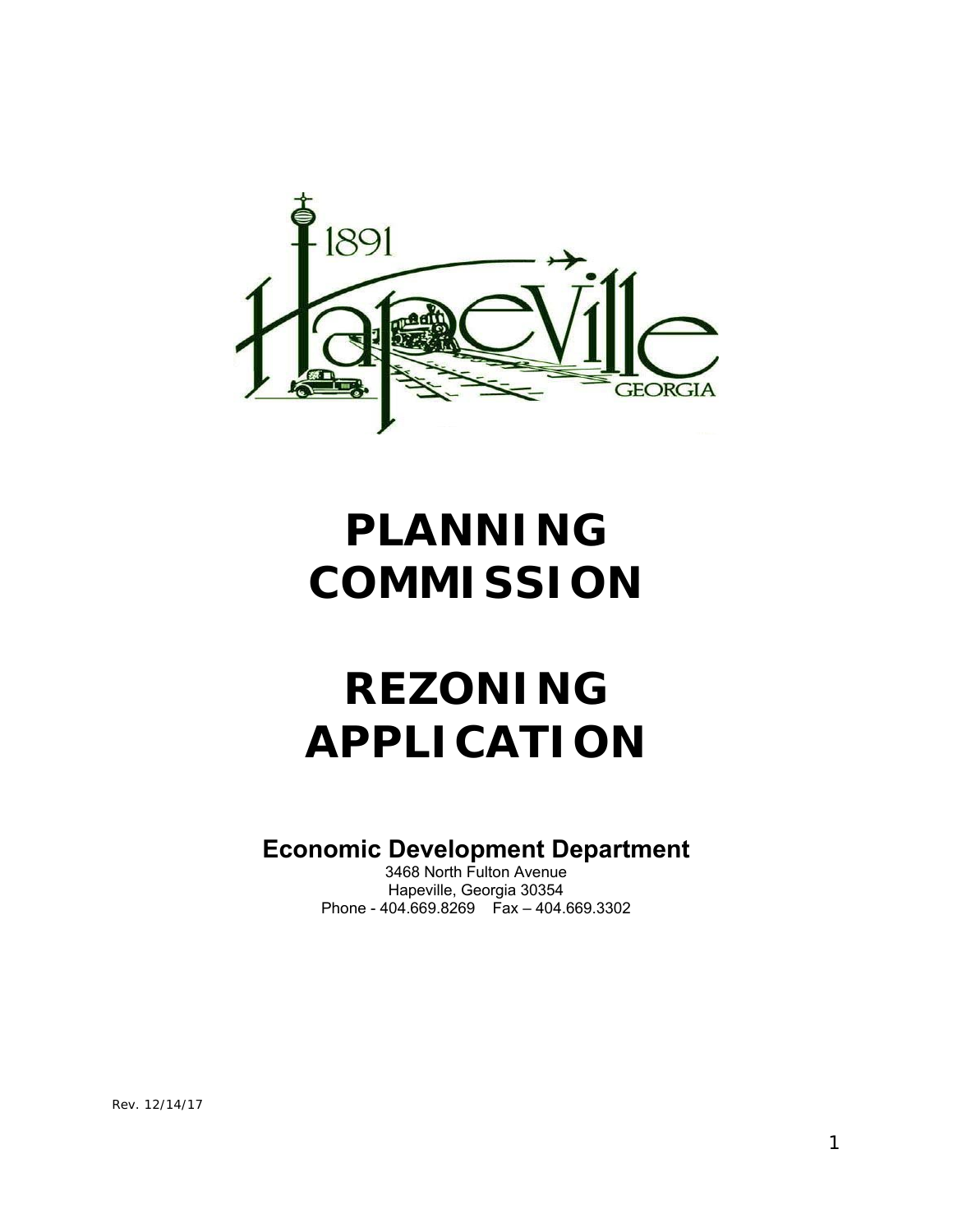## City of Hapeville

Economic Development Department 3468 North Fulton Avenue, Hapeville, Georgia 30354 **404.669.8269 404.669.3302 (fax)** 

#### **Submittal Checklist for**

### **REZONING APPLICATION**

- Submit complete **APPLICATION** with notarized signatures
- Submit notarized **AUTHORIZATION(S) OF PROPERTY OWNER (S)**
- Submit **AUTHORIZATION OF ATTORNEY**, if an attorney is filing the application on behalf of a property owner
- Submit a **LETTER OF INTENT**
- Submit a copy of a **SURVEY PLAT** of the property to be considered
- Submit a written **LEGAL DESCRIPTION** in metes and bounds
- Submit a conceptual **SITE PLAN** drawn to scale depicting the proposed use of the property including:
	- A correct scale and north arrow;
	- The proposed land use and building outline as it would appear should the zoning map amendment application be approved;
	- The present zoning classification of all adjacent parcels;
	- The gross square footage of all proposed buildings
	- The proposed location of all driveways and entry/exit points for vehicular traffic, using arrows to depict direction of movement;
	- The location of required off-street parking and loading spaces, including number of spaces and driveway dimensions
	- Required yard setbacks appropriately dimensioned;
	- The location and extent of required buffer areas, depicting extent of natural vegetation and type and location of additional vegetation if required
	- Other information as requested by staff
- File application with the City of Hapeville Economic Development Department.
- Applicant must submit 12 copies of all requested information and documentation.
- Application fee: Residential (\$500.00) Commercial (\$750.00) Make checks payable to the City of Hapeville.
- The Planning and Zoning Department will not accept incomplete applications.
- Submittal of partial or incomplete applications will not be considered for placement on the Planning Commission agenda until the application is accepted as complete and the appropriate fees are paid.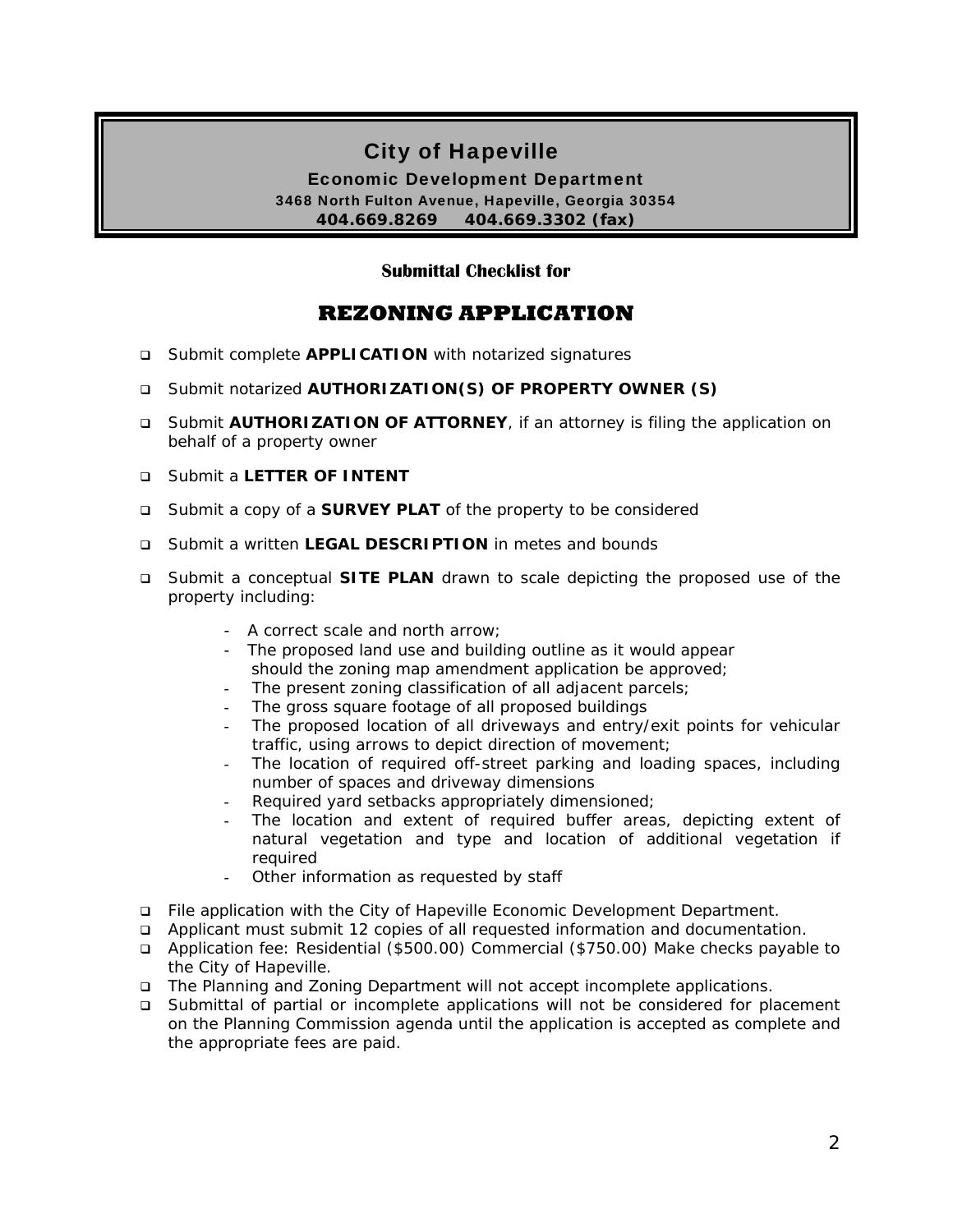| Present Zoning Classification _______________ Proposed Zoning Classification__________ |  |
|----------------------------------------------------------------------------------------|--|
|                                                                                        |  |
|                                                                                        |  |

I hereby make application to the City of Hapeville, Georgia for the above referenced property. I do hereby swear or affirm that the information provided here and above is true, complete and accurate, and I understand that any inaccuracies may be considered just cause for invalidation of this application and any action taken on this application. I understand that the City of Hapeville, Georgia, reserves the right to enforce any and all ordinances regardless of any action or approval on this application. I further understand that it is my/our responsibility to conform with all of City of Hapeville's Ordinances in full. I hereby acknowledge that all requirements of the City of Hapeville shall be adhered too. I can read and write the English language and/or this document has been read and explained to me and I have full and voluntarily completed this application. I understand that it is a felony to make false statements or writings to the City of Hapeville, Georgia pursuant to O.C.G.A. 16-10-20 and I may be prosecuted for a violation thereof.

|                                   | <b>Applicant's signature</b>                                    |
|-----------------------------------|-----------------------------------------------------------------|
|                                   |                                                                 |
| Sworn to and subscribed before me |                                                                 |
|                                   | This_________ day of ________________________________, 20_____. |

**Notary Public**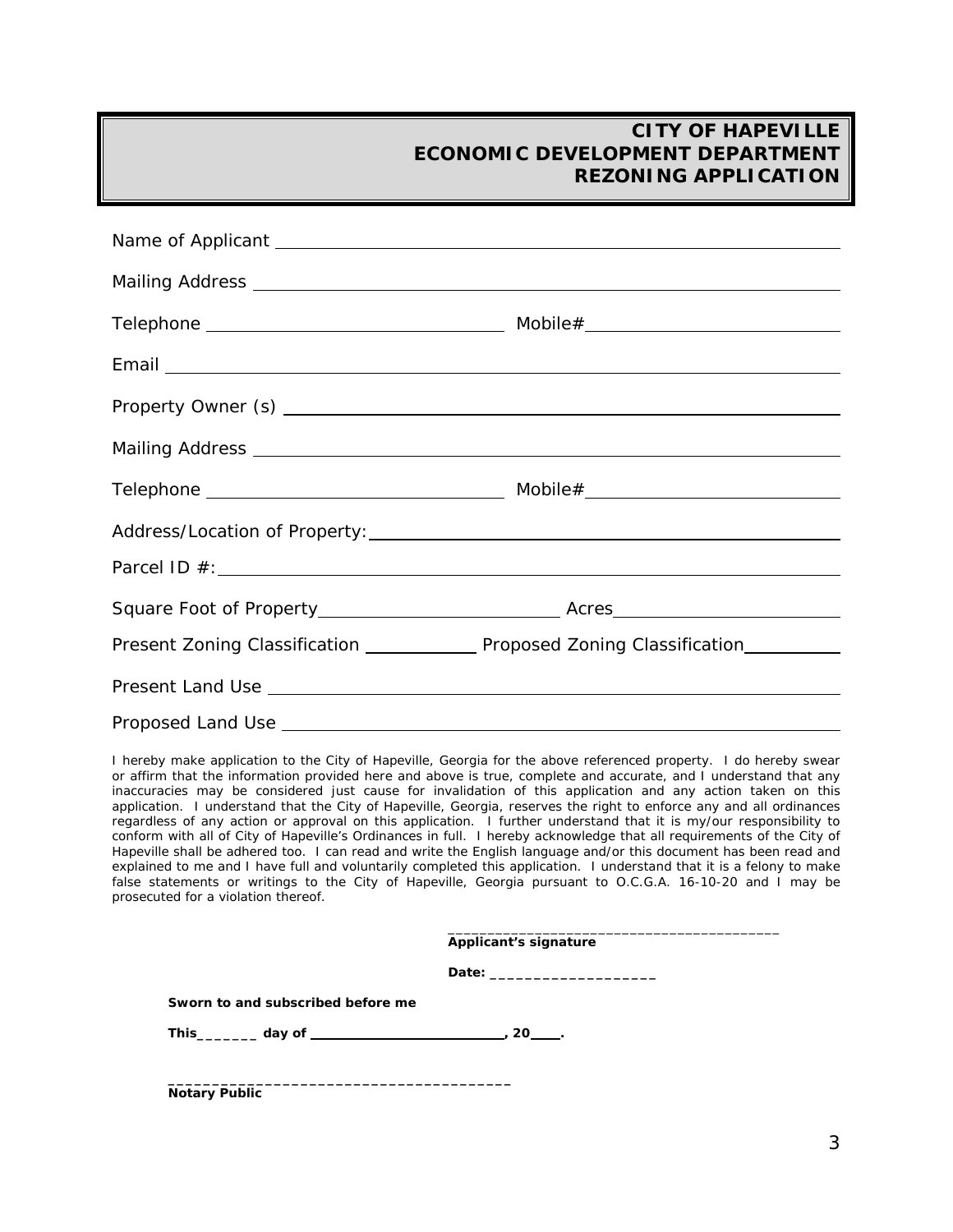#### **LETTER OF INTENT**

In detail, provide a summary of the proposed project in the space provided below. Include the proposed use of each existing or proposed building, and the proposed land use.

l l

 $\overline{a}$ 

l

l

l

l

What are the reasons the property cannot be used in accordance with the existing regulations?

Will the proposed zoning change create an isolated zoning district that is unrelated to adjacent and nearby districts? Yes \_\_\_\_\_\_\_\_\_\_\_\_\_\_\_\_\_\_\_\_No\_\_\_

If so, why should this property be placed in a different zoning district than all adjoining property?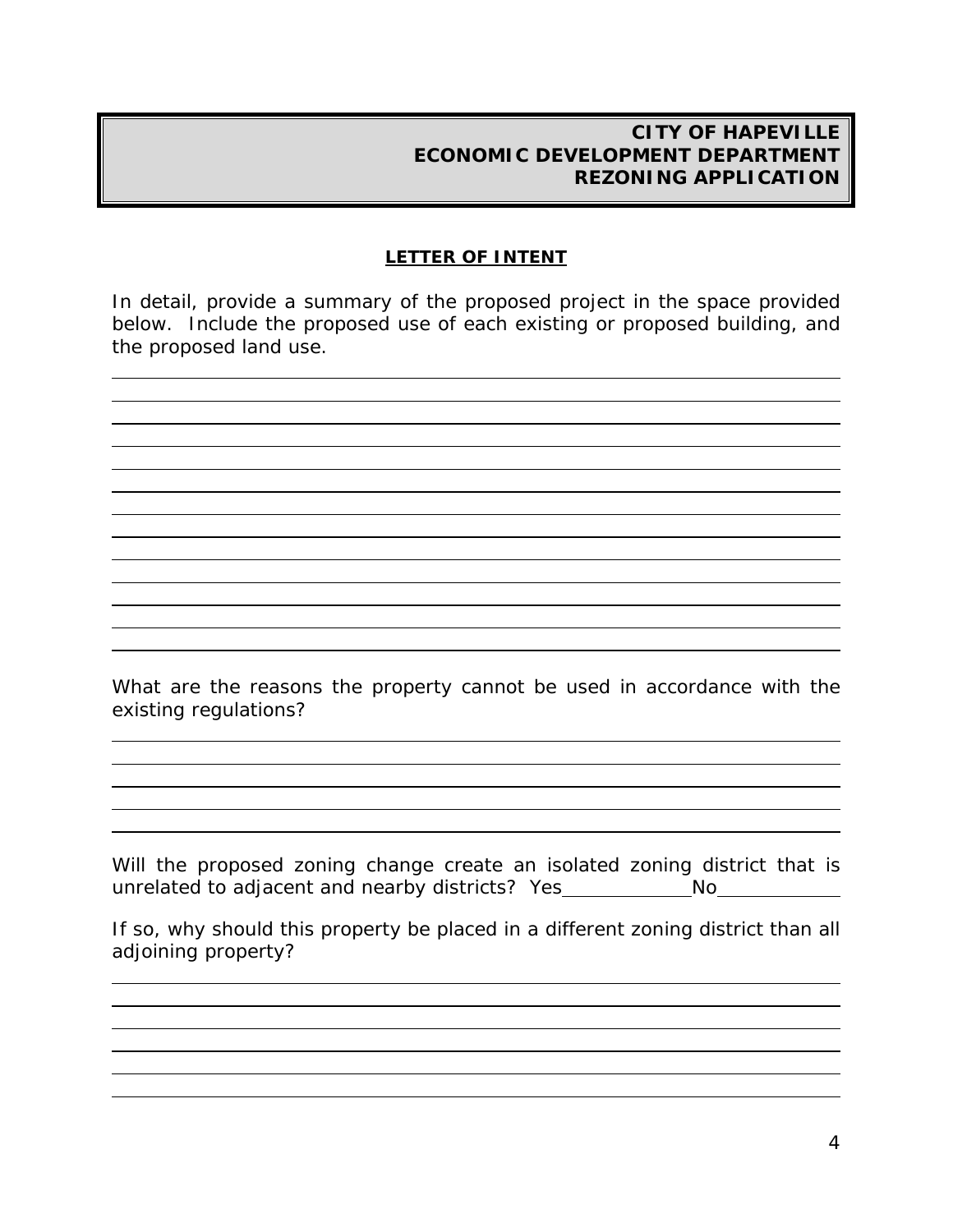How would the proposed zoning change impact on public facilities and services?

What environmental impacts would the proposed project have?

L l

l

l

l

l

l

l

l

l

 $\overline{a}$ 

Describe the effect the proposed zoning request will have on the adjacent properties and how it will impact the character of the neighborhood.

Are there any proffered conditions you would like to apply to and be made part of this application for rezoning? Yes No

Please list any written proffered conditions below.

Any development and site plans or other demonstrative materials presented as proffered conditions shall be referenced below and attached to this application as follows: (Please include a date or other identifiable information of each piece of material attached)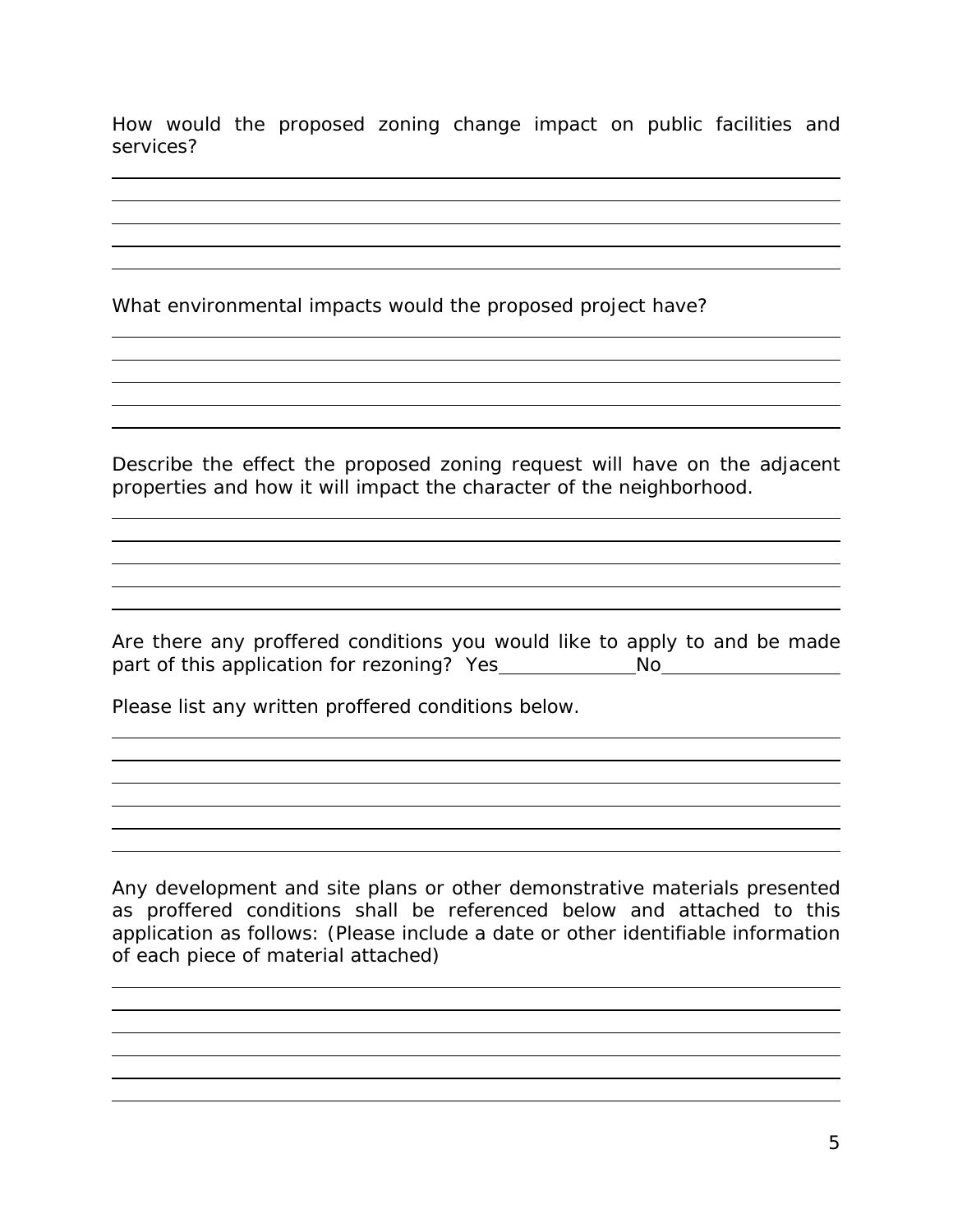### **AUTHORIZATION OF PROPERTY OWNER**

**I CERTIFY THAT I AM THE OWNER OF THE PROPERTY LOCATED AT:** 

**City of Hapeville, County of Fulton, State of Georgia** 

**WHICH IS THE SUBJECT MATTER OF THIS APPLICATION. I AUTHORIZE THE APPLICANT NAMED BELOW TO ACT AS THE APPLICANT IN THE PURSUIT OF A REZONING FOR THE PROPERTY**.

Name of Applicant and the state of  $\lambda$ 

Address of Applicant Law and Contract and Contract and Contract and Contract and Contract and Contract and Contract and Contract and Contract and Contract and Contract and Contract and Contract and Contract and Contract an

Telephone of Applicant

l

 $\overline{\phantom{0}}$ 

Signature of Owner

Print Name of Owner

Personally Appeared Before Me this \_\_\_\_\_\_day of \_\_\_\_\_\_\_\_\_\_\_\_\_\_, 20\_\_\_\_.

 $\overline{a}$ 

 $\overline{\phantom{0}}$ 

Notary Public

\_\_\_\_\_\_\_\_\_\_\_\_\_\_\_\_\_\_\_\_\_\_\_\_\_\_\_\_\_\_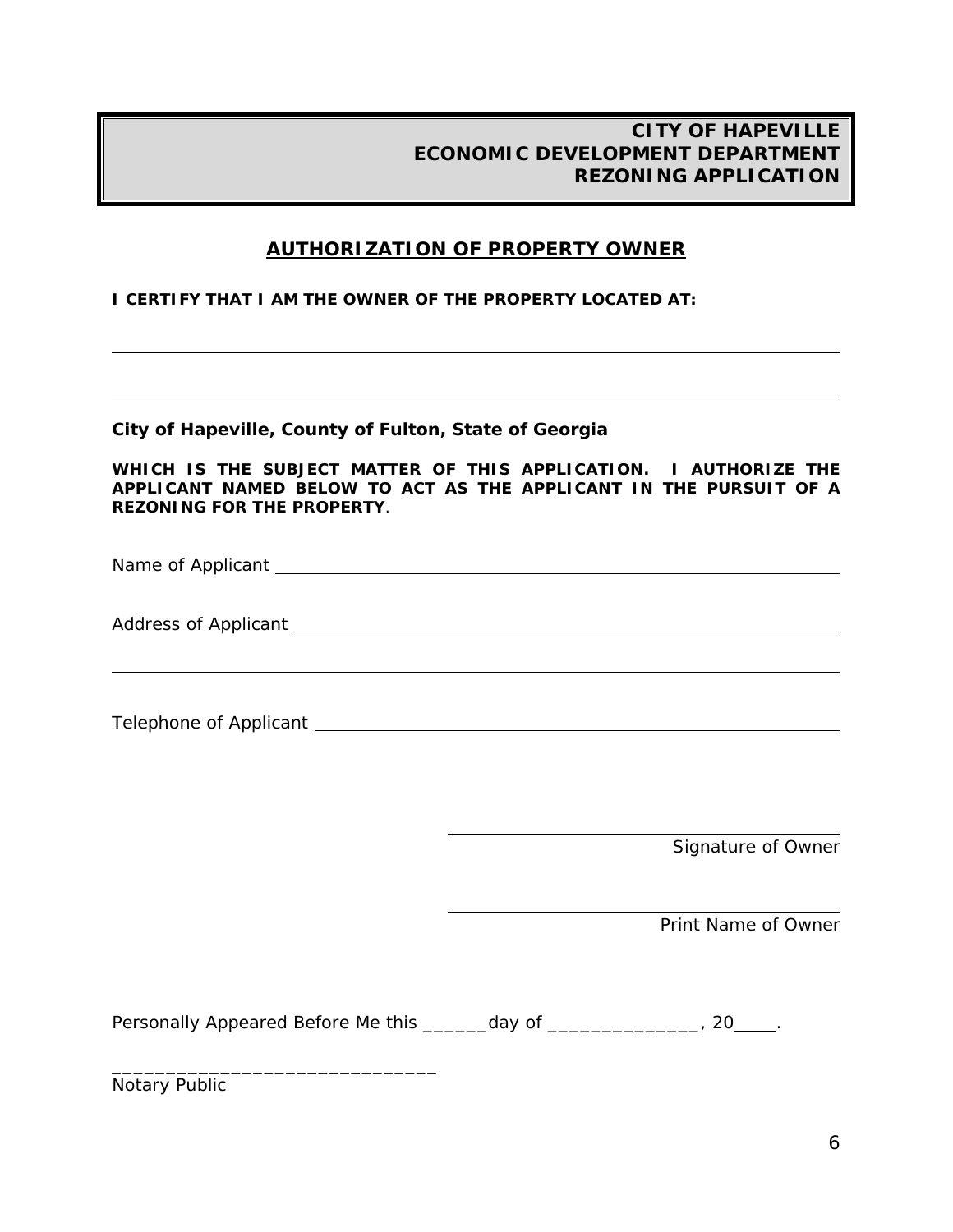**Date** 

l

l

#### **AUTHORIZATION OF ATTORNEY**

**THIS SERVES TO CERTIFY THAT AS AN ATTORNEY-AT-LAW, I HAVE BEEN AUTHORIZED BY THE OWNER(S) TO FILE THE ATTACHED APPLICATION FOR REZONING OF THE PROPERTY LOCATED AT:** 

 $\overline{\phantom{a}}$ 

 $\overline{\phantom{a}}$ 

 $\overline{\phantom{a}}$ 

 $\overline{\phantom{0}}$ 

 $\overline{a}$ 

**City of Hapeville, County of Fulton, State of Georgia** 

**Name of Attorney** 

**Bar No.** 

**Address** 

**Telephone**